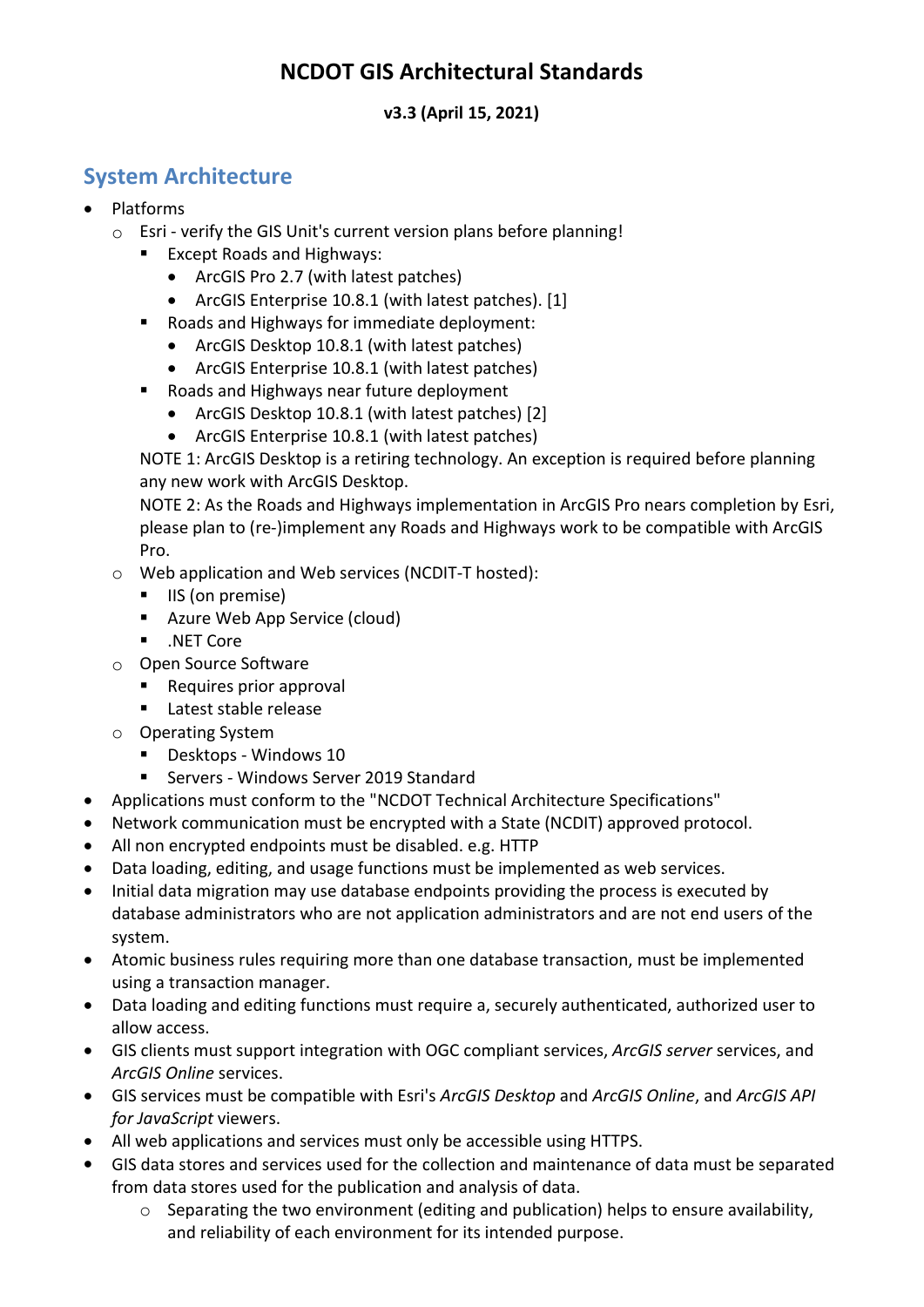### Software - Architecture

- Software must be developed using n-tier service based design principles.
- File based artifacts must not be stored on a file server. For file based artifacts, use an approved document management technology such as SharePoint.
- Enterprise data must be stored in an approved enterprise data storage platform.
- Enterprise data must be created, updated, and used via web based services.
- Web based services must be implemented with the business rules to control who, what, how, and when data is accessed or updated.
- Client applications and system integrations must access enterprise data via these web services.
- Application functions must be organized into logical groups and implemented as potentially reusable web services.
- Whenever possible, look for logical groups of application functions that could make sense to be decoupled from the core application.
- Integrations with other applications must avoid "back-end" integrations that would prevent relocating one of the applications to another data center; e.g. moving from hosted servers to a cloud or moving from a private cloud to a public cloud, or vice versa.

## Software - Installation

- Software written for the Windows operating system must be provided as a self-contained windows installer file. This includes providing an installer for all sample, intermediate, test, and final work products from all iterations, sprints, projects, etc.
	- o NOTE: Microsoft Web Platform Installer is NOT available.
- Windows' installer files must be compatible with msiexec.exe, SCCM, and PowerShell DSC.
- Software installer must be named <ApplicationName>-<ApplicationVersion>.exe or <ApplicationName>-<ApplicationVersion>.msi.
- The <ApplicationName> must not contain spaces or special characters.
- Software installers must support a scriptable "silent install" process with full command line parameterization.
- Software installers must not require access to the internet to complete the installation process.
- The application and the install must not "know" anything about its target environment. NOTE: The following are acceptable restrictions on the supported Target Environment:
	- o Supported operating systems and versions.
	- o Supported databases and versions.
	- $\circ$  Supported versions of runtime environments and libraries, such as CLR, JVM, .NET, etc.
	- o Supported authentication and authorization.
- The MSI must perform a complete installation; e.g.
	- o The MSI must set secure folder permissions.
	- o The MSI must not create user accounts, unless parameterized for the user to opt-in to create the account.
	- o The MSI must use parameterized service account information where custom accounts are required.
	- o The MSI must support managed and unmanaged service accounts.
	- o For Web Applications, the MSI must
		- add the necessary application pool
		- configure all web handlers and security
	- o The MSI must configure any required database connections
	- o If there are other servers / services configured in the application, those endpoints must be parameterized. The installer must not use hard coded pre-configured service endpoints.